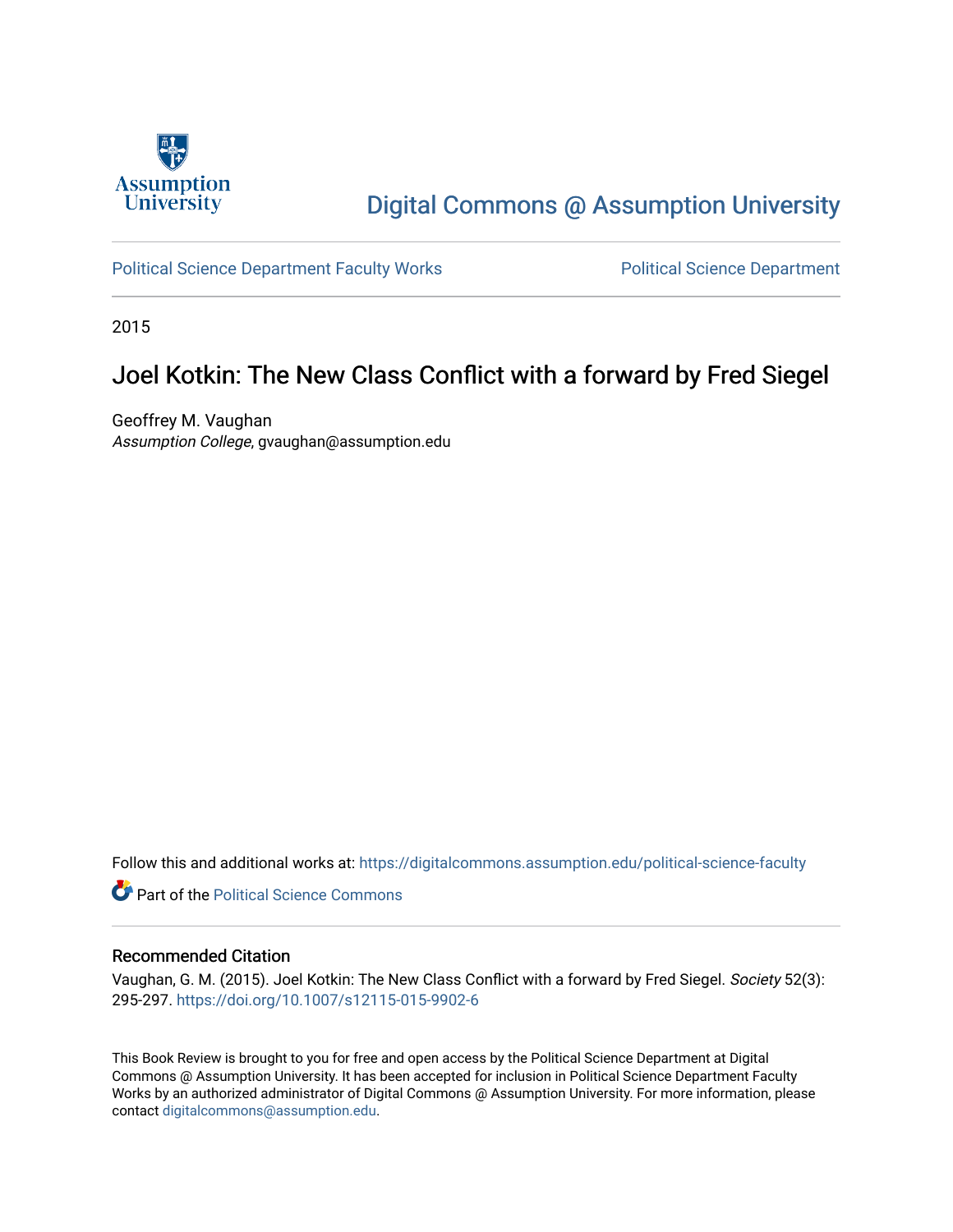Joel Kotkin, *The New Class Conflict* with a forward by Fred Siegel Candor, NY: Telos Press, 2014. 215. \$29.95 ISBN-978-0914386285 Geoffrey M. Vaughan

In a polarized age, what is one to do with an author who as eagerly draws upon the work of Thomas Picketty as upon the Mercatus Center, and cites Elizabeth Warren as approvingly as representatives of the Tea Party? Not hope for a coming political harmony. Joel Kotkin's analysis of what he variously describes as "the new class," "the Clerisy," and "the new oligarchs" could be one of the most discouraging books of recent years.

A cottage industry among conservatives has developed in which authors trace most or all of our contemporary problems to the Progressive movement. On the other side, liberals have made hay with the rising levels of inequality and persistent poverty among the underclasses, reaching an apotheosis in Picketty's *Capital*. Kotkin ingeniously combines both arguments, focusing attention on the collusion among all the leading forces vilified by both left and right to entrench their positions and protect their privileges. It is public choice theory applied to the whole economic and political system. Yet it is curious he neither makes that explicit nor draws upon this body of work.

While his focus on class conflict might seem foreign to most American social analyses, Kotkin's argument will appeal to those of Tocquevillian inclinations. As he writes in the concluding chapter, "America's unique culture rests on the twin pillars of widespread dispersion of property and a pattern of voluntary collaboration." The class most associated with these is what he calls "the yeomanry," which he intends as a more refined category than "the middle class." Unfortunately, it is not much more refined than the term it replaces, for it includes "small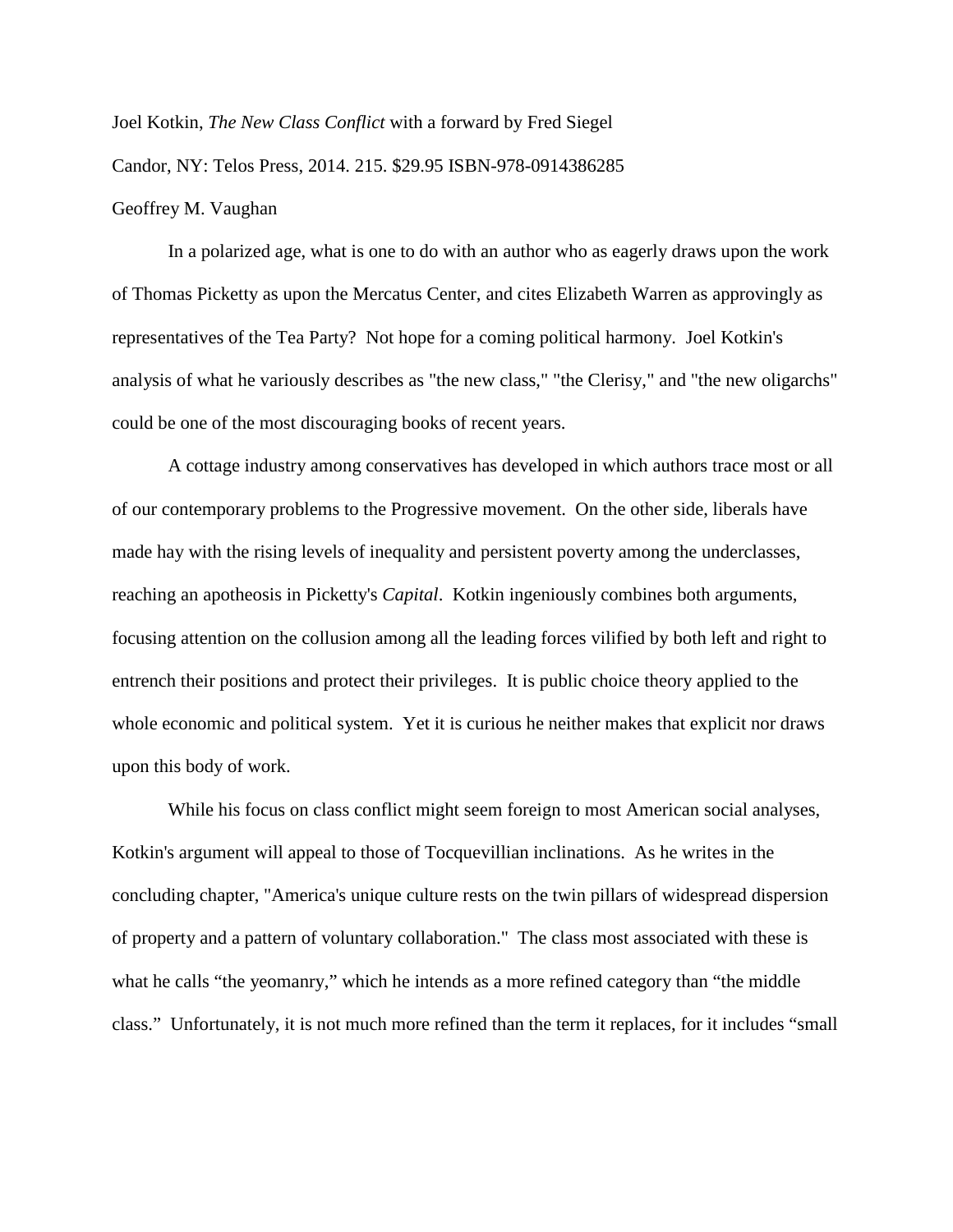business owners, sole proprietors, and those with small property holdings," but also "peasants or immigrants."

According to Kotkin, the success of the American system relied upon the independence of the large middle-class, which in turn depended upon a large property owning class. Property ownership leads to independence by freeing the individual or, more importantly, a family from dependence upon the landlord. The land available for development throughout the country, new space to farm or ranch or simply put up a small house, meant that there was always an escape from the overwhelming influence of powerful men. Perhaps the best expression of this view of America is to be found in the movie *It's a Wonderful Life*. In providing homes for the middle class, the Bailey Building and Loan offers the quality of life that would be impossible in the Pottersville the hero's absence would make real.

Characteristic of the terms he uses, the emerging class structure that the author sees is largely feudal. At the top, are to be found the amazingly wealthy hedge fund managers and other financial wizards, largely on the East Coast, and the even more wealthy tech moguls on the West Coast. These are the oligarchs, the holders of vast amounts of wealth and influence in the country. Kotkin assiduously avoids the term aristocracy when discussing this group, undoubtedly for the purpose of avoiding further lauding them, but also because there is something very different from this new class. Unlike the older generation of oligarchies that preceded them, the new oligarchs run businesses that directly employ very few people. Accordingly, "Google at the end of 2013 had a market cap six times that of General Motors while having one fifth as many American workers." There are no union negotiations to endure or workers picnics to attend for the leaders of these new industries. At least in Bedford Falls, Mr. Potter knew the people of the town.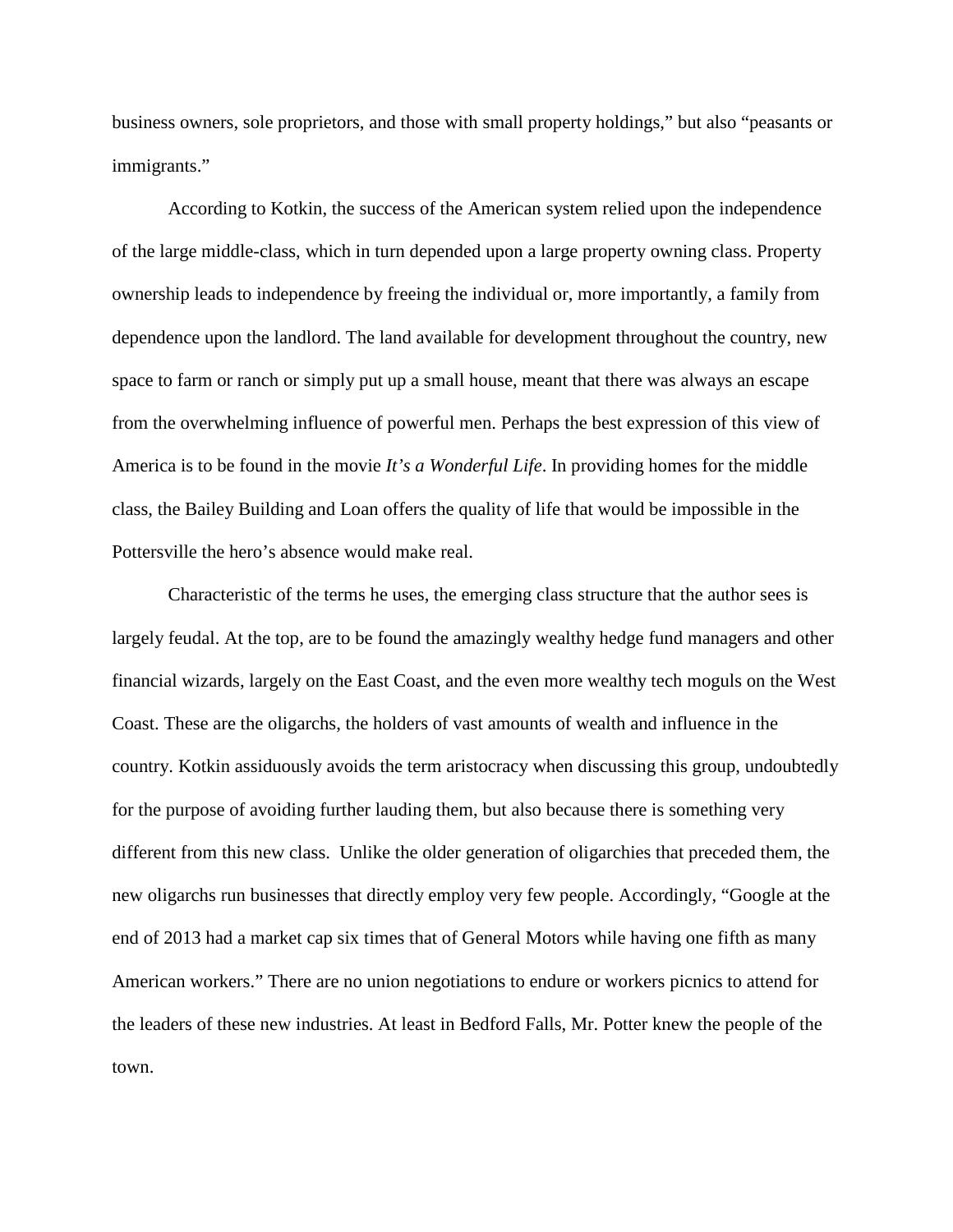Kotkin's account of the yeomanry and the oligarchs are probably the least contentious parts of. Very few would argue that the working classes and middle-class are thriving at the moment. Nor can the astronomical wealth of a very few be denied. And yet, there have always been rich and poor in every society so identifying them is nothing new. The author's real interest is with the group stationed between the yeomen and the oligarchs, those who manage a system that is inimical to the interests of the lower classes. This group he calls "the clerisy."

The clerisy is a bit harder to define because its members are not so much identifiable by wealth or occupation so much as outlook or, one might say, bossiness. According to Kotkin, "The power of the Clerisy stems primarily not from money or the control of technology, but from persuading, instructing, and regulating the rest of society." One can be a member of the clerisy while working at a museum for very little pay or as anchor of a nightly news show. What unites the members of the clerisy is the remarkable uniformity of opinion on political, social, and especially environmental matters.

While never devolving into the madness of conspiracy, Kotkin is unafraid of charging the antagonists in the story with collusion. This is where the narrative becomes most compelling and yet hardest to explain. As he points out, the dominant view of the clerisy is "gentry liberalism," which bolsters the power of the oligarchs while undermining the independence of the yeomen. One example Kotkin details with great precision is land-use policy, not surprising given that urban issues are his specialty. On this point, what unites the clerisy and the oligarchs is an antagonism towards suburbia. Most Americans want to own their own home, ideally a singlefamily home with a yard. The clerisy and oligarchs abhor what they disparagingly describe as sprawl and, accordingly, direct large amounts of money to programs and policies that would return suburban dwellers to the cities their grandparents and great grandparents abandoned at the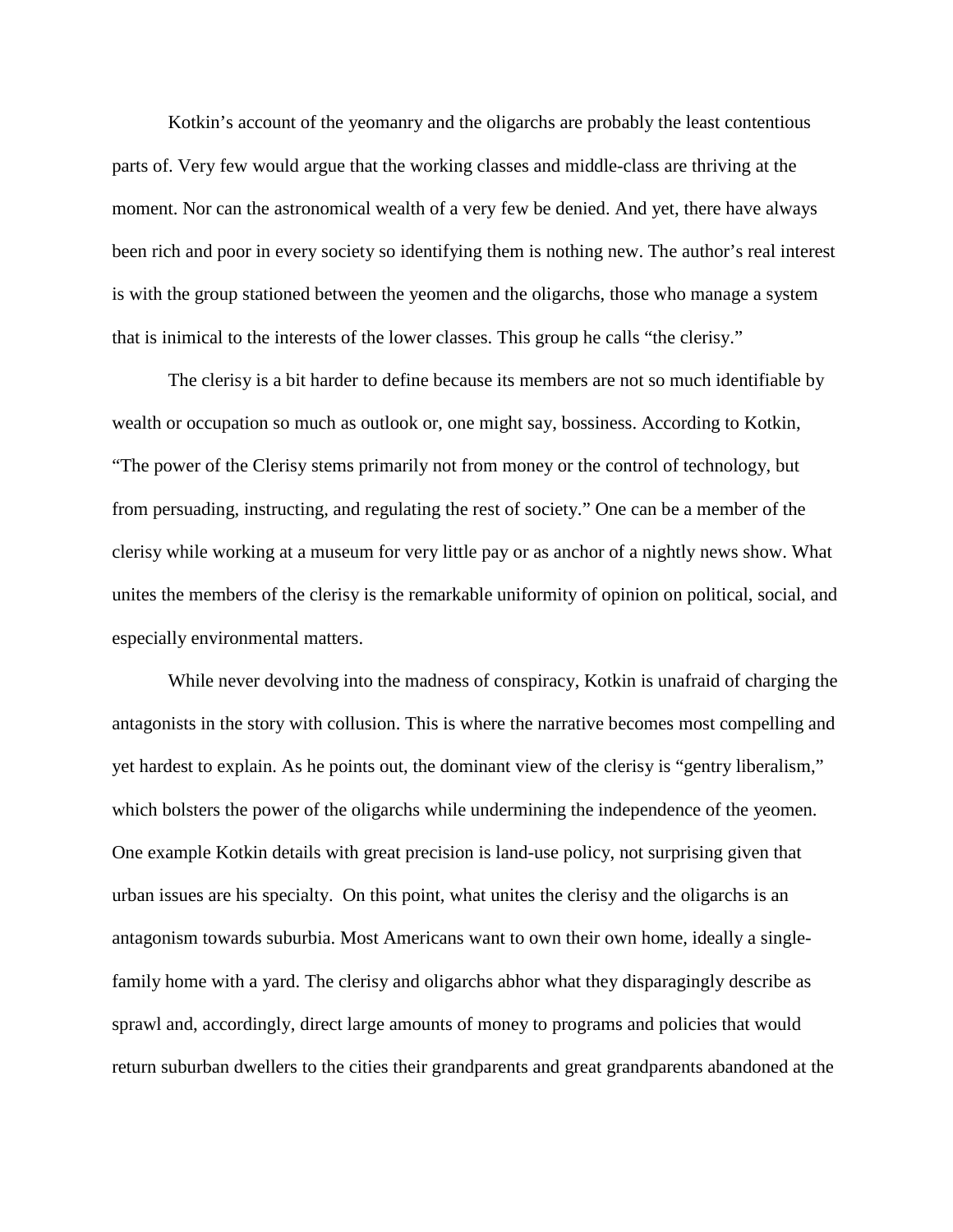beginning of the  $20<sup>th</sup>$  century. High density urban environments are their ideal and yet are clearly a reversal of the trends of American history. Whether moving into the Ohio Valley, the Great Plains, or California, the yeomanry of this country has moved in order to build and live apart from one another.

Urbanization plays into the hands of the oligarchs because, of course, they tend to own and develop rental properties. Oligarchs can also afford to live in such expensive cities as New York and San Francisco while maintaining a lavish lifestyle. By contrast, the yeomanry cannot live as well in an urban environment as it can in a suburb. So the advantage of urbanization to the oligarchs is as clear as is the helplessness of the yeomanry to resist. The motivations for the clerisy, however, remain the most difficult for Kotkin to address.

Why would the clerisy aid the oligarchs in developing an impoverished former middleclass? As Kotkin explains near the end of the book, part of the process of impoverishment involves the staggering debt accumulated in pursuit of higher education. Yet higher education is a characteristic of the clerisy, so they are only hurting themselves or, more specifically, their children and grandchildren. The same is true of the antagonism towards suburbia. Members of the clerisy are pricing themselves, or their children, out of their homes. The phenomenon exists in the case of environmental policy as well. Accordingly, "To 'save the planet,' the Clerisy and most of their tech Oligarch allies seek to limit consumption by eliminating cheaper energy sources in favor of expensive, highly subsidized renewables, or the chance to profit from various mitigation matters."

While one can appreciate and learn a great deal from his aggregation of information on the struggles of the yeomen and the contrasting advantages of the oligarchs, Kotkin's real contribution is his analysis of those people who are making possible the new economy with all of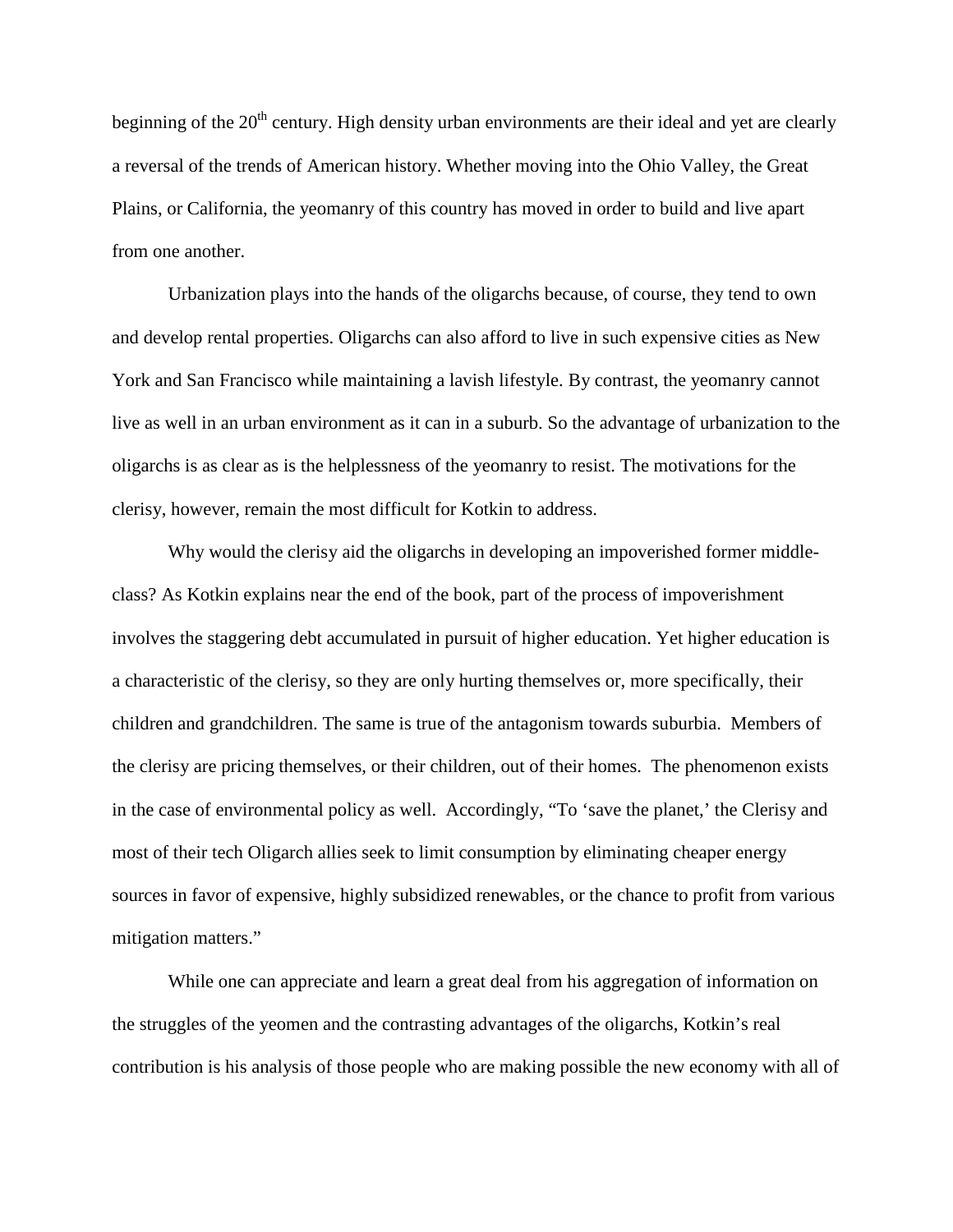its inequities. Rich and poor we have always had with us. The new enablers are the curiosity. Yet the group responsible, in his argument, is also the only group likely to read his book and (full disclosure) review it. Herein lies the most significant obstacle in addressing the problem as the author would like to do: he is asking for unilateral disarmament on the part of the clerisy.

Another way to put this is that Joel Kotkin is drawing our attention to a problem of individual rationality leading to collective irrationality. This is a characteristic of (almost) all class-based analyses of political phenomena. At some point the author wants to scream, "Can't you see what you are doing to yourselves?!" The closest we get to that as a title was Thomas Frank's *What's the Matter with Kansas*? But all these analyses ignore something that the earliest one did not. According to Aristotle, the rich and the poor act in ways designed to further their interests yet will frustrate them if ultimately successful. Pointing this out is not enough, and has never been enough, because each act from an idea of justice not simply out of self-interest.

Consider the restrictive land-use policies that Kotkin argues are so counterproductive to the present yeomen and future generations of the clerisy. Why would the current clerisy support these initiatives? It is not because they particularly enjoy cramped living spaces, noisy neighbors, and sitting on busses rather than in their own cars. They do this because they think the sacrifices are right even if they make their lives poorer. A vegetarian by conviction will not change her mind when someone points out that meat tastes too good to give up. The sacrifice based upon a notion of justice is the whole point.

Many, but not all, of the policies Kotkin finds counterproductive are based upon the predictions of climate change. If the catastrophes imagined might come true, it would be the right thing to do—a matter of justice—to limit private transportation, detached houses and inexpensive forms of energy to the extent that they contribute to this. While Kotkin does not